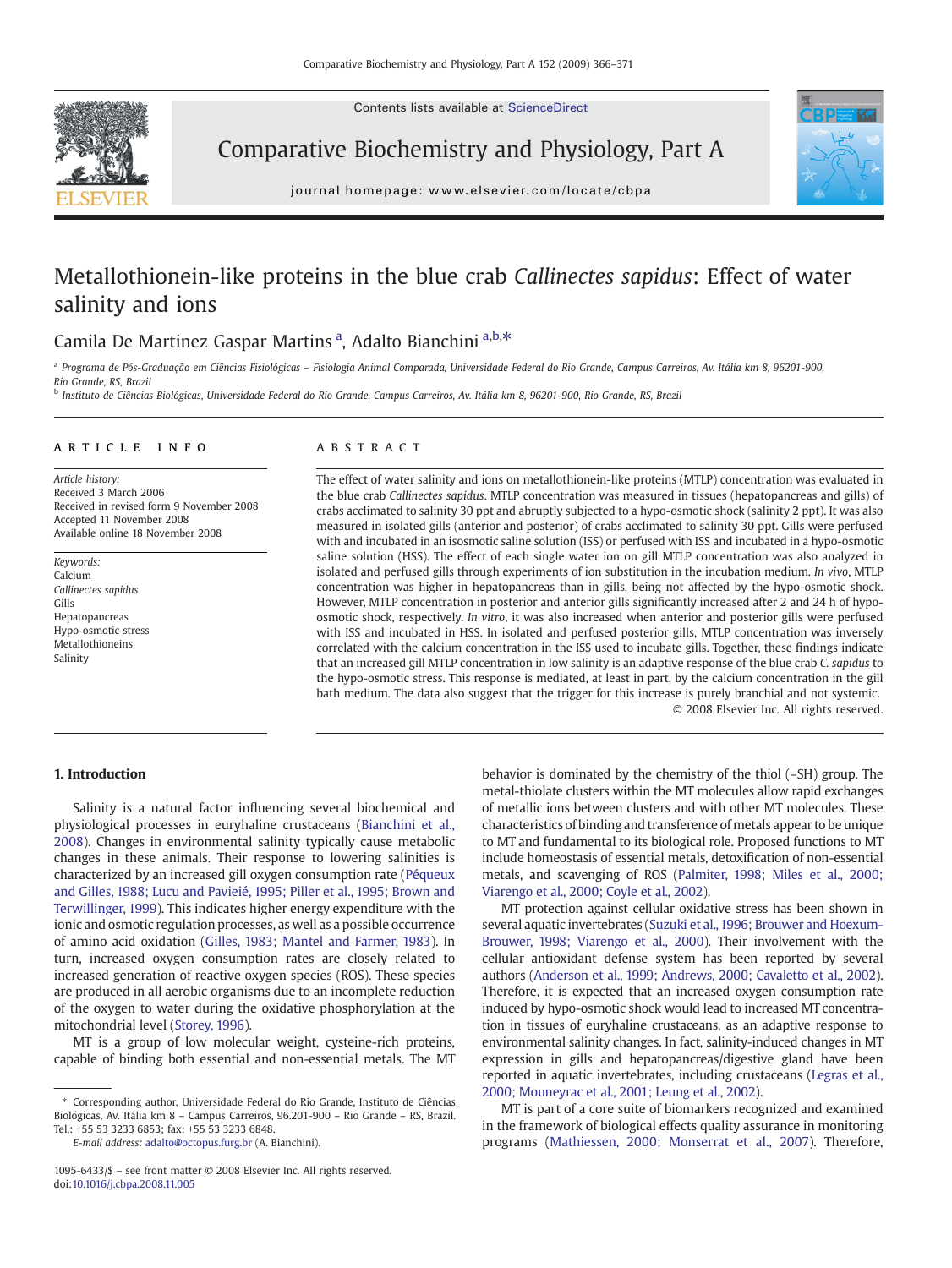analysis of the salinity influence on MT concentration in tissues of aquatic animals, especially invertebrates, is essential for the adequate application of MT as a biomarker of metal exposure in biomonitoring programs in estuarine and coastal waters [\(Leung et al., 2002\)](#page-4-0).

In light of the above, we analyzed in the present study the in vivo and in vitro influences of water salinity and ions on metallothioneinlike proteins (MTLP) concentration in key tissues (gills and hepatopancreas) of the blue crab Callinectes sapidus. This crab was used as a model since it is the most abundant and widely distributed species of the genus Callinectes in America [\(Rathbun, 1930\)](#page-4-0). This euryhaline crab occurs from Canada ([Rathbun, 1930\)](#page-4-0) to Argentina ([Boschi, 1964\)](#page-4-0), inhabiting estuarine areas. In the Patos Lagoon estuary (Southern Brazil), it is the most frequent crab species ([Capitoli et al., 1978; Topin](#page-4-0) [and Souza, 1982](#page-4-0)).

#### 2. Materials and methods

#### 2.1. Crab collection and acclimation

Adult male crabs C. sapidus ( $n=64$ ; carapace length:  $10.96 \pm 0.16$  cm; wet mass: 104.2±4.6 g) in stage C or early D of the intermoult cycle ([Drach](#page-4-0) [and Tchernigovtzeff, 1967](#page-4-0)) were collected from clean (i.e. not metal contaminated) sites at the "Marinheiros Island" (32°02′S–52°12′W) in the Patos Lagoon estuary (Southern Brazil) [\(Baumgarten and Niencheski,](#page-4-0) [1998; Marcuzzo et al.,1998](#page-4-0)). Crabs were transferred to the laboratory and kept in natural seawater at salinity 30 ppt, for at least two weeks before tests ([Piller et al., 1995\)](#page-4-0). Water was continuously filtered (chemical and biological filters) and aerated. Temperature and photoperiod were fixed at 20 °C and 12L:12D, respectively. Crabs were fed at satiation with chopped fish three times a week.

After the laboratory holding period, crabs were divided into two groups  $(n=32)$  in each group). One group was used for the *in vivo* experiments while the other was used for the in vitro experiments, as described below.

#### 2.2. In vivo experiment

Eight crabs held in seawater at salinity 30 ppt were cryoanesthetized. The hemolymph (1 mL) was collected by puncture at the basis of the 3rd or 4th pair of pereiopods. Samples were immediately frozen (−20 °C) until ionic and osmotic concentration analyses, as described below. Hepatopancreas and gills (anterior and posterior) were dissected, dried on filter paper, and stored at −80 °C until MTLP analysis, as described below.

Twenty four crabs held in seawater at salinity 30 ppt were abruptly transferred to saltwater at salinity 2 ppt. Water at salinity 2 ppt was prepared by dilution of natural seawater with distilled water. After 2, 6 and 24 h of hypo-osmotic shock, eight crabs at each experimental time were cryoanesthetized and had their tissues excised and stored as described above.

Samples (5 mL) from the different experimental media were collected and frozen (−20 °C) for further ionic and osmotic concentration analyses as described below.

#### 2.3. In vitro experiments

In vitro experiments were performed on isolated and perfused gills of thirty two crabs held in seawater at salinity 30 ppt. Gills were perfused and incubated for 2 h following procedures described by [Péqueux and](#page-4-0) [Gilles \(1978\)](#page-4-0).

Crabs were cryoanesthetized and had their carapaces removed. Anterior gills 4 and posterior gills 5 or 6 were excised from their bases and carefully rinsed with an iso-osmotic saline solution (ISS). ISS had the following composition (in mM): NaCl 370, KHCO<sub>3</sub> 12, CaCl<sub>2</sub> 20, MgSO<sub>4</sub> 10,  $H_3BO_3$  5, sodium citrate 15, and glucose 2.8. The pH was adjusted to 7.6 with Tris-Base. This saline solution was prepared considering the hemolymph ionic composition of blue crabs held in seawater at salinity 30 ppt (see Results section), as well as other saline solutions already used to perfuse and incubate crustacean gills ([Péqueux and Gilles, 1978;](#page-4-0) [Luquet et al., 2002; Tresguerres et al., 2003](#page-4-0)).

The hemolymph remaining in the excised gills was quickly removed gently flushing the gill with ISS using a plastic catheter (Sondaplast, #10) adapted to a plastic disposable syringe (5 mL). This catheter was inserted into the gill afferent vessel. After gill rinsing, plastic catheters (Sondaplast, #10) were introduced in the afferent and efferent vessels and held in place using a plastic clipper. The gill preparation was immersed in a glass beaker containing 15 mL of incubation saline solution. Composition of this saline solution depended on the experiment to be performed. Under symmetric conditions (control), gills (anterior and posterior) were perfused with and incubated in ISS for 2 h. To determine the hypo-osmotic shock effect on MTLP concentration, gills were perfused with ISS and incubated in a hypo-osmotic saline solution (HSS). The ionic composition of this saline solution was similar to that of saltwater at salinity 2 ppt (see Results section). HSS had the following composition (in mM): NaCl 35, KHCO<sub>3</sub> 0.5, CaCl<sub>2</sub> 0.5, MgSO<sub>4</sub> 5, H<sub>3</sub>BO<sub>3</sub> 5, and glucose 2.8. The pH was adjusted to 7.6 with Tris-Base.

The catheter inserted into the afferent vessel was connected to a glass balloon, serving as a pressure reservoir, which contained ISS. The pressure of perfusion corresponded to 15–20 cm of water column, a value similar to the normal hemolymph pressure in the infrabranchial sinus of crabs ([Wilkens and Young, 1992; Burnett et al., 2006](#page-5-0)). The catheter inserted into the efferent vessel was ended into a glass beaker to collect the perfusate. The level of the incubation medium was continuously monitored over the perfusion time to check for possible leakages. Leaking preparations were discarded. Oxygen was continuously bubbled into the incubation solution.

The effect of isolated ions on MTLP concentration was analyzed through experiments of ion substitution in the incubation saline solution. ISS was used to perfuse and incubate gills. However, each ion tested (Cl<sup>-</sup>, Na<sup>+</sup>, K<sup>+</sup>, Ca<sup>2+</sup>, and Mg<sup>2+</sup>) was completely replaced in the incubation saline solution by an equivalent ion at the same concentration to keep the saline solution osmolality unchanged. Cl<sup>−</sup> was replaced by gluconate, Na<sup>+</sup> and Ca<sup>2+</sup> by choline, and K<sup>+</sup> and Mg<sup>2+</sup> by Na<sup>+</sup>. The influence of Ca<sup>2+</sup> concentration on MTLP concentrationwas also analyzed in gills perfused with ISS and incubated in ISS containing different calcium concentrations (0, 10, and 20 mM).

In all cases, gills were removed from the clip after 2 h of perfusion, dried on filter paper, weighed, and stored at −80 °C until MTLP concentration measurement as described below. Two anterior and two posterior gills from each crab were used. Four crabs were used to test the effect of changes in the incubation saline solution: control (20 mM Ca<sup>2+</sup>-ISS), hypo-osmotic shock (HSS), Na<sup>+</sup>-free ISS, Cl<sup>-</sup>-free ISS, K<sup>+</sup>-free ISS, Mg<sup>2+</sup>-free ISS, Ca<sup>2+</sup>-free ISS, and 10 mM Ca<sup>2+</sup>-ISS.

#### 2.4. Ion concentration and osmolality measurements

Chloride concentration in crab hemolymph and experimental media samples was measured by titration (chloridometer PLM3, Jenway Ltd., England) while Na<sup>+</sup>, K<sup>+</sup>, and Ca<sup>2+</sup> concentrations were determined by flame photometry (MicroNal, SP, Brazil).  $Mg^{2+}$  concentration was measured using a colorimetric reagent kit (Doles, GO, Brazil). Absorbance readings ( $\lambda$ =490 nm) were performed using a microplate reader (Bio-Tek  $EL<sub>X</sub>$ -800, Vermont, USA). Hemolymph and experimental media osmolality was determined using a semi-micro osmometer (Knauer, Germany) based on the freezing depression point.

#### 2.5. MTLP concentration measurement

MTLP concentration was measured in tissue samples according to the methodology described by [Viarengo et al. \(1997\)](#page-5-0). Application of this methodology yields a partially purified metalloprotein fraction by acidic ethanol/chloroform fractionation of the tissue homogenate. During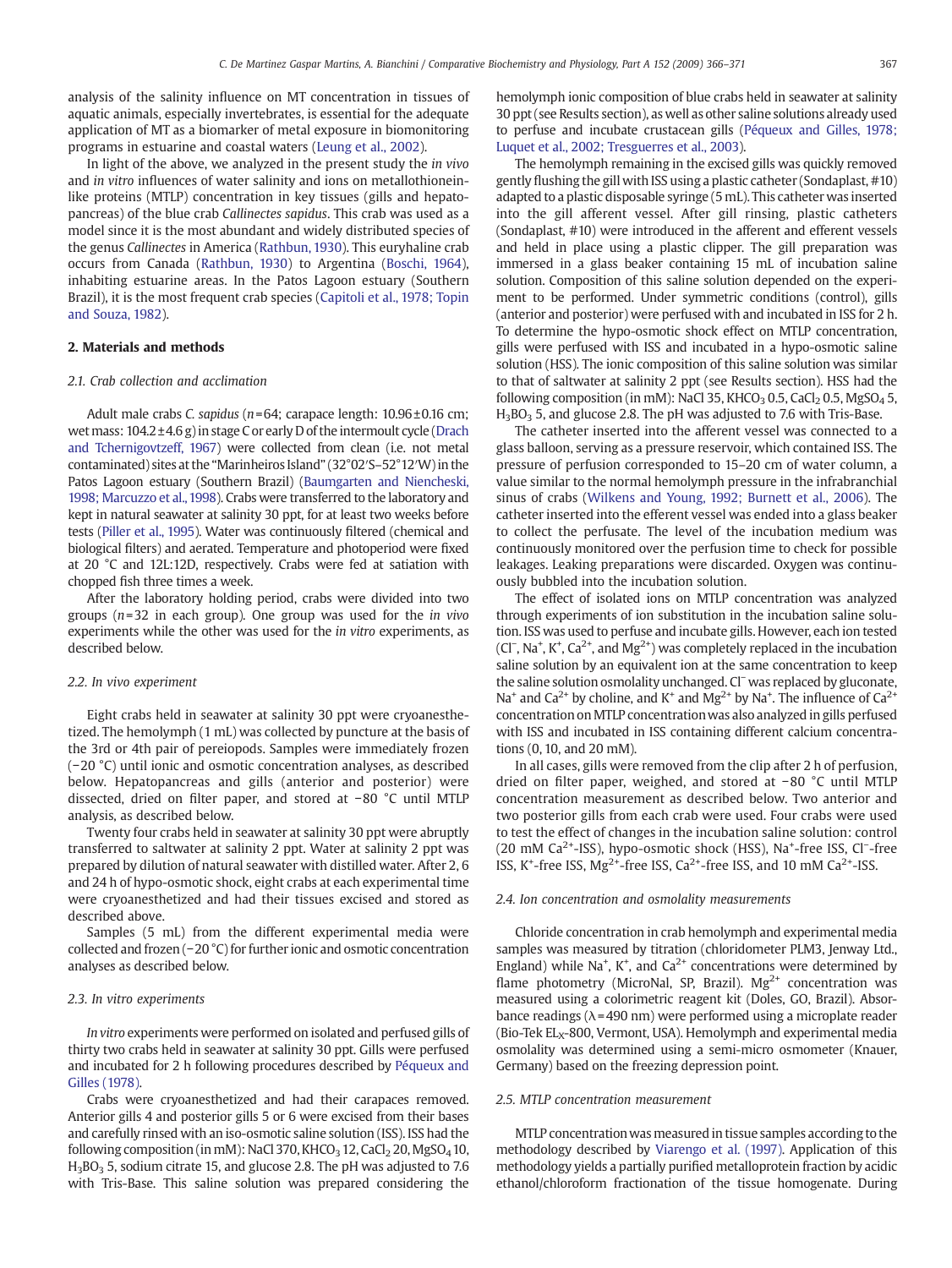#### <span id="page-2-0"></span>Table 1

Osmolality (mOsmol/kg water) and ion concentration (mEq/L) in the experimental media (salinity 2 ppt and 30) and in the hemolymph of the blue crab acclimated to saltwater at salinity 30 ppt

| Parameter  | Salinity 2 ppt | Salinity 30 ppt | Hemolymph      |
|------------|----------------|-----------------|----------------|
| Osmolality | $83+2$         | $855 \pm 5$     | $853 \pm 8$    |
| Sodium     | $34 + 1$       | $444 + 7$       | $414 \pm 17$   |
| Chloride   | $36+3$         | $451 \pm 3$     | $406 \pm 8$    |
| Potassium  | $0.4 \pm 0.1$  | $7.8 \pm 0.3$   | $11.5 \pm 0.3$ |
| Magnesium  | $4.8 \pm 0.2$  | $35.8 \pm 5.3$  | $10.2 \pm 0.3$ |
| Calcium    | $0.5 \pm 0.1$  | $13.9 \pm 0.2$  | $20.8 \pm 0.9$ |

Data are expressed as mean ± standard error  $(n=8)$ .

extract preparation, MT is denatured by low pH and high ionic strength. MT concentration in extracts is measured by spectrophotometry employing the Ellman's –SH reagent (5,5-dithio-bis 2-nitrobenzoic acid; DTNB). According to [Viarengo et al. \(1997\),](#page-5-0) procedures performed during sample preparation allow obtaining a complete MT precipitation and to avoid oxidation of –SH groups, contamination by soluble low molecular weight thiols, and enzymatic protein degradation.

In the present study, tissue samples (hepatopancreas and gills) were homogenized in a buffer solution (sucrose: 500 mM, Tris–HCl: 20 mM, PMFS: 0.5 mM and β-mercaptoethanol 0.01%, pH 8.60). MTLP concentration in homogenates was determined by spectrophotometry (405 nm) using DTNB (Sigma-Aldrich, USA). Results were expressed in terms of GSH (μmol GSH/g of tissue wet mass), employing GSH standard solutions at different concentrations (15, 30, 60, 90 and 120 μmol GSH/L) to build a calibration curve.

#### 2.6. Data analysis

Data were expressed as mean  $\pm$  standard error ( $n=8$ ). Mean values from in vivo experiments were subjected to two-way (time and tissue as factors) analysis of variance (ANOVA). Mean values from in vitro experiments were subjected to one-way ANOVA (experimental condition as factor). Both analyses were followed by the Duncan's multiple comparison test and the significance level adopted was 95%  $(\alpha = 0.05)$ . ANOVA assumptions (data normality and homogeneity of variances) were previously checked [\(Zar, 1984](#page-5-0)).

#### 3. Results



Ionic composition and osmolality of the experimental media and hemolymph of crabs held in seawater at salinity 30 ppt are shown in

Fig. 1. Effect of in vivo hypo-osmotic shock on metallothionein-like proteins (MTLP) concentration in tissues of the blue crab Callinectes sapidus. Different letters indicate significant different means ( $p<0.05$ ) between tissues for the same experimental time. ⁎ indicates significant different means from the beginning of the experiment (time zero) for each tissue. Data are expressed as mean  $\pm$  standard error ( $n=8$ ).



Fig. 2. Metallothionein-like proteins (MTLP) concentration in anterior (a) and posterior (b) gills of the blue crab Callinectes sapidus perfused with isosmotic saline solution (ISS) and incubated in either ISS or hypo-osmotic saline solution (HSS). In the ion replacement experiments, gills were incubated in Na<sup>+</sup>-, Cl<sup>−</sup>-, K<sup>+</sup>-, Mg<sup>2+</sup>- or Ca<sup>2+</sup>-free ISS. In the plot legends, solutions employed are represented as follows: perfusion saline solution/ incubation saline solution. Different letters indicate significant different means ( $p<0.05$ ) for anterior or posterior gills. Data are expressed as mean $\pm$ standard error (n=8).

Table 1. Osmolality and ionic composition of the hemolymph are similar to those measured in seawater at salinity 30 ppt, but much higher than those measured in saltwater at salinity 2 ppt.

Results from the in vivo experiment showed that MTLP were detected in all tissues analyzed. Prior to the hypo-osmotic shock, MTLP concentration was significantly higher in hepatopancreas than in gills (anterior or posterior). No significant difference was observed between anterior and posterior gills (Fig. 1).

Hepatopancreas MTLP concentration was not influenced by the in vivo hypo-osmotic shock. However, MTLP concentration in posterior gills was significantly increased 2 h after the hypo-osmotic shock, remaining elevated until 24 h of test. In anterior gills, a trend to an increased MTLP concentration was observed 2 and 6 h after the in vivo hypo-osmotic shock. A significant increased concentration was observed 24 h after the hypo-osmotic shock. After 24 h of hypo-osmotic shock, all tissues showed a similar MTLP concentration (Fig. 1).

The in vitro hypo-osmotic shock induced a significant increase in MTLP concentration in both anterior and posterior gills (Fig. 2). In anterior gills tested under symmetric conditions, i.e. perfused with and incubated in ISS, there was no significant effect of ions replacement in



Fig. 3. Metallothionein-like proteins (MTLP) concentration in gills of the blue crab Callinectes sapidus perfused with isosmotic saline solution (ISS) and incubated in ISS containing different calcium concentrations (0, 10 and 20 mM). In the plot legends, solutions employed are represented as follows: perfusion saline solution/incubation saline solution. Different letters indicate significant different means ( $p<0.05$ ) for anterior or posterior gills. Data are expressed as mean ± standard error  $(n=8)$ .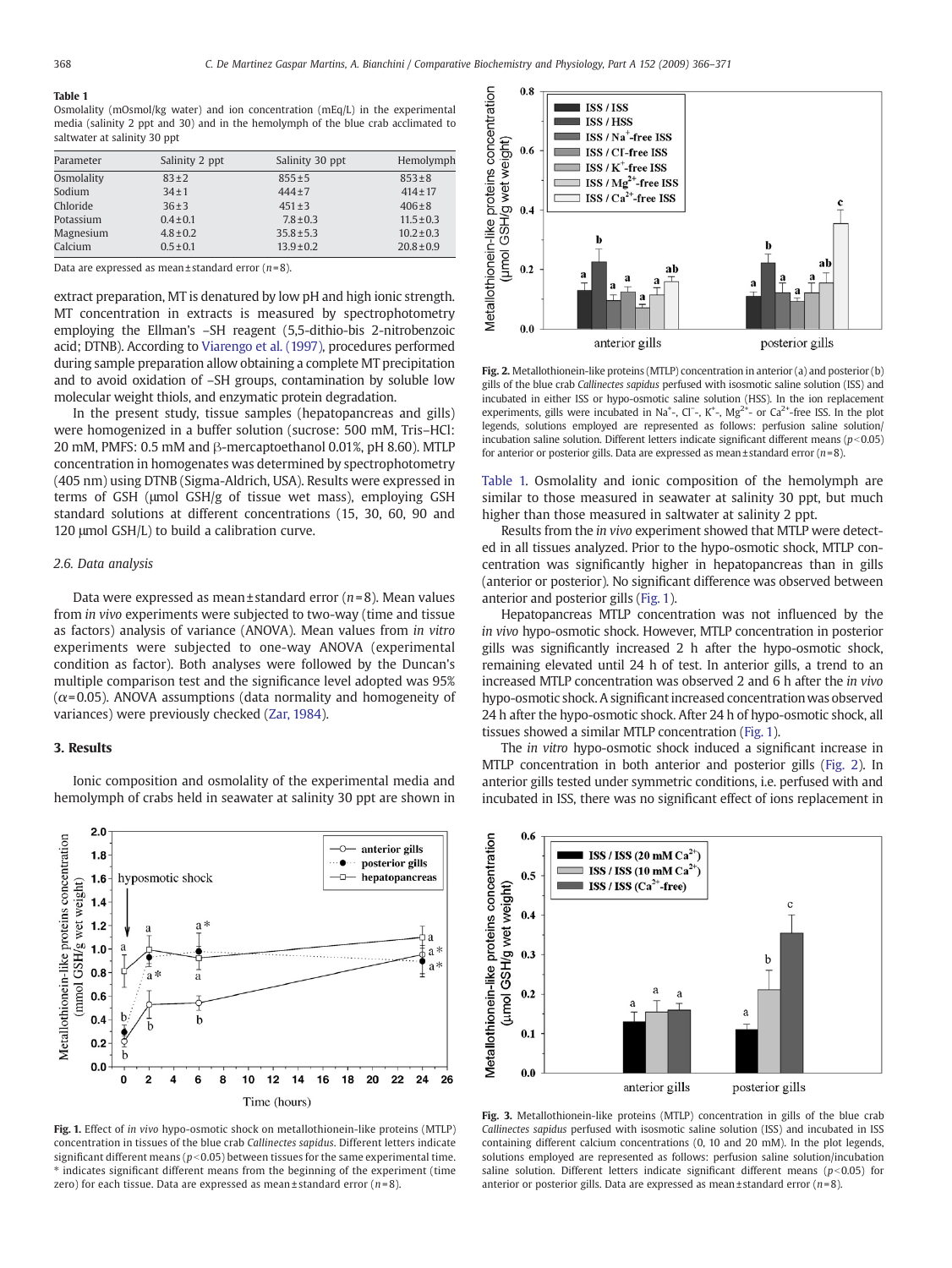the incubation saline solution on MTLP concentration. On the other hand, a significantly higher MTLP concentration was observed when posterior gills were perfused with ISS and incubated in  $Ca<sup>2+</sup>$ -free ISS [\(Fig. 2\)](#page-2-0). Furthermore, an inverse relationship between MTLP concentration in posterior gills and  $Ca^{2+}$  concentration in the incubation saline solution was observed [\(Fig. 3](#page-2-0)).

#### 4. Discussion

The increased levels of MTLP observed in anterior and posterior gills of the blue crab after either in vivo or in vitro hypo-osmotic shock could be a result of an increased production of reactive oxygen species (ROS) in low salinities. This hypothesis is based on the fact that MT is involved in the cellular antioxidant defense system in aquatic invertebrates, reacting with ROS ([Anderson et al., 1999; Andrews,](#page-4-0) [2000; Cavaletto et al., 2002](#page-4-0)). At this point, it is important to note that MT can protect cells against the oxidative stress not only by acting as an oxyradical scavenger, but also through the metal binding/release dynamics ([Suzuki et al., 1996; Brouwer and Hoexum-Brouwer, 1998;](#page-5-0) [Viarengo et al., 2000\)](#page-5-0).

Changes in salinity, especially the abrupt ones as applied in the present study, typically cause metabolic changes in crustaceans. In euryhaline crabs, including the blue crab C. sapidus, the response to lowering salinities is characterized by an increased gill oxygen consumption rate [\(Péqueux and Gilles, 1988; Lucu and Pavieié, 1995;](#page-4-0) [Piller et al., 1995; Brown and Terwillinger, 1999\)](#page-4-0). This indicates higher energy expenditure with the ionic and osmotic regulation processes, as well as the possible occurrence of amino acid oxidation ([Gilles,](#page-4-0) [1983; Mantel and Farmer, 1983\)](#page-4-0). [Lucu and Pavieié \(1995\)](#page-4-0) observed that glucose and amino acids oxidation rates were 2-fold higher in gills of crabs Carcinus mediterraneus acclimated to diluted seawater than in those from crabs acclimated to full seawater. In turn, an increased oxygen consumption rate induces an elevated generation of ROS, which include  $O_2^-$ ,  $H_2O_2$  and HO ([Storey, 1996](#page-5-0)).

Gills are generally responsible for the ion regulatory capacity in decapod crustaceans, including the blue crab C. sapidus [\(Cameron,](#page-4-0) [1978; Robinson, 1994; Piller et al., 1995; Towle et al., 1996\)](#page-4-0). This crab species is able to maintain high hemolymph osmolarity in low salinities by actively pumping ions through the gills [\(Mantel and](#page-4-0) [Farmer, 1983; Lucu 1990; Piller et al., 1995; Towle et al., 1996\)](#page-4-0). In most euryhaline crabs, including the blue crab C. sapidus, posterior gills are the major sites for ion transport. They show higher activities of enzymes implicated in ion transport mechanisms and have more mitochondria-rich cells than anterior gills. Alternately, anterior gills are considered as mainly respiratory, showing passive Na<sup>+</sup> movements [\(Henry and Cameron, 1982; Lucu, 1990; Péqueux, 1995; Lucu and](#page-4-0) [Towle, 2003; Henry, 2005; Burnett et al., 2006](#page-4-0)). Therefore, the differential time-course response of MTLP concentration observed between anterior and posterior gills after the hypo-osmotic shock could be related to the different physiological roles played by these different types of gills in decapod crustaceans.

In the present study, both in vivo and in vitro experiments were performed to verify the effect of water salinity on MTLP concentration in gills of the blue crab C. sapidus. In both cases, gills (anterior and posterior) were able to approximately double their MTLP concentration after the hypo-osmotic shock. This finding indicates that the trigger for the increase in MTLP concentration after the hypo-osmotic shock is purely branchial and not systemic. It is clear from the data reported in the present study that  $Ca^{2+}$  concentration in the environmental medium is an important factor triggering the gill MTLP synthesis, at least in posterior gills. In fact, an inverse relationship between  $Ca^{2+}$  concentration in the incubation medium and gill MTLP concentration was observed in the absence of an osmotic gradient through the isolated and perfused gill.

The higher levels of MTLP observed in gills incubated in a  $Ca<sup>2+</sup>$ -free saline solution could also represent a protective response against a higher metal uptake rate in the absence of  $Ca<sup>2+</sup>$  in the environmental medium. This statement is based on the fact that  $Ca<sup>2+</sup>$  competes with other divalent metals for binding at physiologically active sites at gills, thus decreasing their transport and accumulation ([Campbell, 1995;](#page-4-0) [Wood et al., 1997; Paquin et al., 2000; Gensemer et al., 2002\)](#page-4-0). For example, copper and cadmium could enter the gills and reach the hemolymph at least through one of the following mechanisms of calcium transport:  $Ca^{2+}$  channels,  $Na^{+}/Ca^{2+}$  exchanges or  $Ca^{2+}$  ATPase [\(Silvestre et al., 2004](#page-5-0)). Furthermore, a negative relationship between ambient  $Ca<sup>2+</sup>$  concentration and gill Cd accumulation was also observed in mollusks ([Roesijadi and Unger, 1993; Perceval et al., 2002\)](#page-4-0). Taken together, these findings strongly suggest that the calcium concentration in the experimental medium is an important environmental signal to regulate MTLP synthesis, aiming to protect invertebrate gill cells against both oxidative damage and higher metal accumulation in low salinity conditions.

It has been reported that tissues directly involved in metal uptake, storage and excretion have a high capacity of MT synthesis ([Amiard et al.,](#page-4-0) [2006\)](#page-4-0). In aquatic organisms, these proteins have been studied in the digestive gland (hepatopancreas) and gills of crustaceans ([Canli et al.,](#page-4-0) [1997; Pedersen et al., 1997; Legras et al., 2000; Mouneyrac et al., 2001;](#page-4-0) [Brown et al., 2004; Silvestre et al., 2005](#page-4-0)). Generally, inter-organ differences in MT concentration are found. Results from the present study in the blue crab C. sapidus are in complete agreement with those previously reported for the crabs Carcinus maenas [\(Pedersen et al., 1997;](#page-4-0) [Legras et al., 2000\)](#page-4-0) and Pachygrapsus marmoratus [\(Legras et al., 2000;](#page-4-0) [Mouneyrac et al., 2001](#page-4-0)). In all cases, a markedly higher MTLP concentration was observed in hepatopancreas than in gills. In fact, hepatopancreas has been described as the main organ involved in metal storage, accumulating more trace metals than gills [\(Pedersen et al.,1997;](#page-4-0) [Legras et al., 2000](#page-4-0)).

As previously mentioned, MT is part of a core suite of biomarkers recognized and examined in the framework of biological effect quality assurance in monitoring programs ([Mathiessen, 2000\)](#page-4-0). However, if the MT measurement is to be incorporated into biomonitoring programs in estuarine environments, the salinity influence on MT concentration should be considered [\(Leung et al., 2002](#page-4-0)). According to results from the in vivo experiments performed in the present study, hepatopancreas MTLP are a more suitable biomarker for metal monitoring in estuarine and coastal areas than gill MTLP. This statement is based on the fact that hepatopancreas MTLP were refractive to salinity change and therefore will not confound metal–MTLP relationships useful for biomarking metal exposures. In fact, hepatopancreas MT was already suggested as a sensitive tool to detect metal contamination in crustaceans, such as copper in the shore crab C. maenas [\(Brown et al., 2004](#page-4-0)) and cadmium in the Norway lobster Nephrops norvegicus ([Canli et al., 1997](#page-4-0)). However, previous information on possible influence of biotic factors and other abiotic factors than salinity on hepatopancreas MT synthesis is necessary for an adequate use this endpoint as a suitable biomarker in metal biomonitoring programs. For example, it was demonstrated that natural variability in hepatopancreas MT concentration associated with molt and reproductive cycles, season and sex can, in some cases, conceal the relationships with accumulated metal concentrations ([Engel and](#page-4-0) [Brouwer, 1993; Canli et al., 1997; Mouneyrac et al., 2001\)](#page-4-0).

Another aspect to be considered is the possible incorporation of hepatopancreas MTLP in the context of current physiological/toxicity models being phased into use with water quality guidelines, such as the Biotic Ligand Model — BLM. Actually, the BLM reliability to establish water quality criteria for freshwaters (WQC) was recognized by the United States Environmental Protection Agency ([USEPA, 2003](#page-5-0)). This model has incorporated the strong influence of abiotic factors on metal toxicity in freshwater species and has been calibrated considering the specific characteristics of the biotic ligand involved [\(Paquin et al., 2000;](#page-4-0) [Paquin et al., 2002; Niyogi and Wood, 2004\)](#page-4-0). Currently, many efforts are being made towards the extension of the freshwater BLM to saltwater conditions [\(Arnold et al., 2005, Grosell et al., 2007](#page-4-0)). It is important to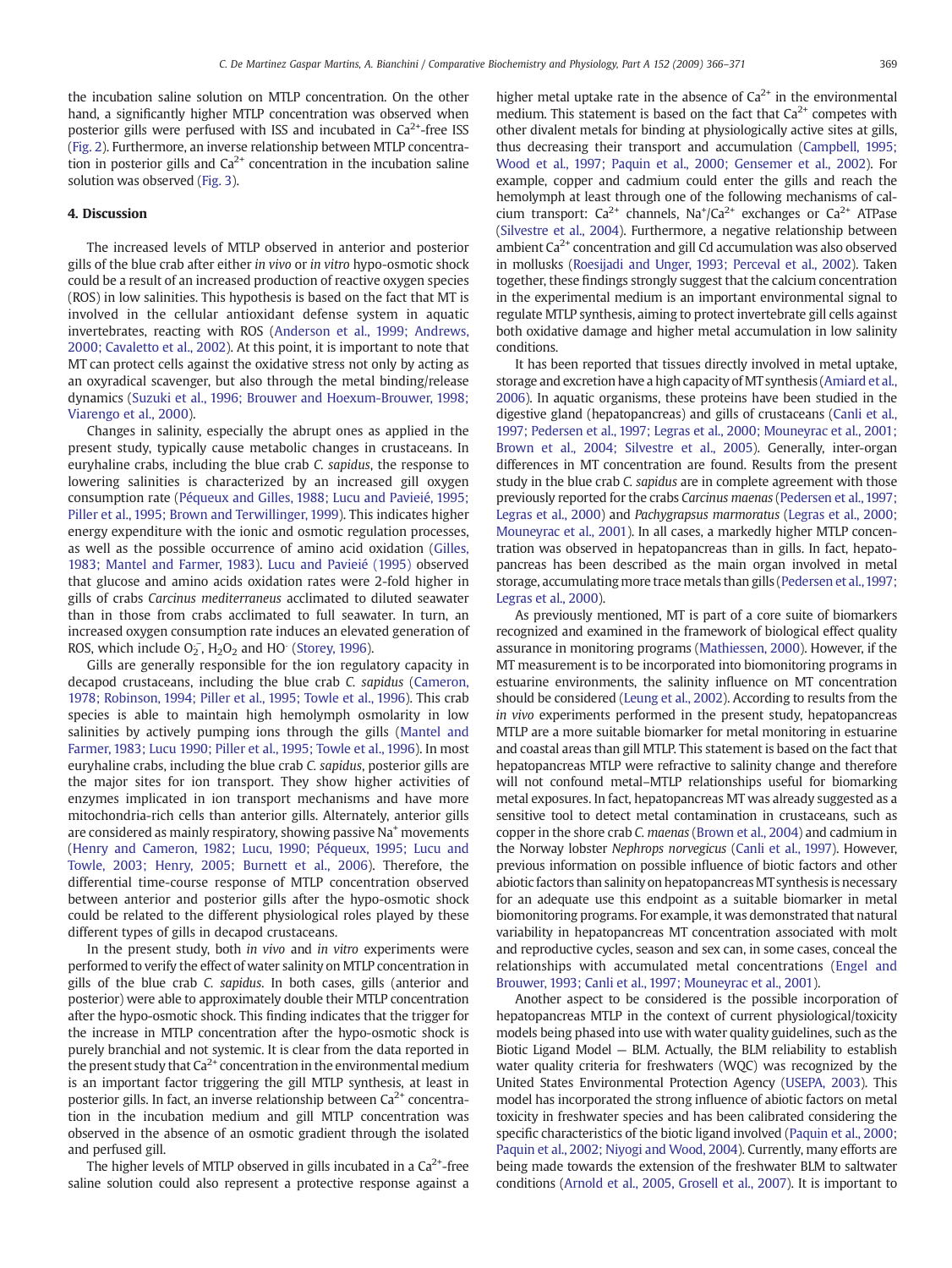<span id="page-4-0"></span>note that BLM is based on the premise that there is a strong correlation between metal concentration on or into the biotic ligand and its subsequent acute toxicity (Paquin et al., 2000; Paquin et al., 2002). Therefore, identification and characterization of major biotic ligands involved in metal accumulation and toxicity in marine animals is necessary to build a robust and reliable BLM version for marine conditions. In this context, it is important to consider that C. sapidus hepatopancreactic cells are able to take up copper and combine it with newly synthesized MT after either short-term exposure to dissolved copper or long-term exposure by means of copper-rich diets [\(Schlenk and](#page-5-0) [Brouwer, 1993; Brouwer and Hoexum-Brouwer, 1998\)](#page-5-0). Therefore, hepatopancreas MT would be a valuable parameter to be incorporated into the framework of a future BLM version for saltwater conditions.

In summary, results from the present study suggest that decreasing salinity induces increased levels of gill MTLP in the blue crab C. sapidus, likely as part of an adaptive response to hypo-osmotic stress. Furthermore, they suggest that the trigger for this response is purely branchial, being mediated by the environmental calcium concentration.

#### Acknowledgements

C.M.G. Martins is a graduate fellowship from the Brazilian CAPES. A. Bianchini is a research fellow from the Brazilian CNPq (# 300906/2006-4).

#### References

- Amiard, J.C., Amiard-Triquet, C., Barka, S., Pellerin, J., Rainbow, P.S., 2006. Metallothioneins in aquatic invertebrates: their role in metal detoxification and their use as biomarkers. Aquat. Toxicol. 76, 160–202.
- Anderson, R.S., Patel, K.M., Roesijadi, G., 1999. Oyster metallothionein as an oxyradical scavenger: implications for hemocyte defense responses. Develop. Comp. Toxicol. 23, 443–449.
- Andrews, G.K., 2000. Regulation of metallothionein gene expression by oxidative stress and metals ions. Biochem. Pharmacol. 59, 95–104.
- Arnold, W.R., Santore, R.C., Cotsifas, J.S., 2005. Predicting copper toxicity in estuarine and marine waters using the Biotic Ligand Model. Mar. Poll. Bull. 50, 1634–1640. Baumgarten, M.G.Z., Niencheski, L.F.H., 1998. Avaliação da qualidade hidroquímica da
- área portuária da cidade do Rio Grande (RS). Doc. Téc. Oceanogr. 9, 1–66.
- Bianchini, A., Lauer, M.M., Nery, L.E.M., Colares, E.P., Monserrat, J.M., Santos Filho, E.A., 2008. Biochemical and physiological adaptations in the estuarine crab Neohelice granulata during salinity acclimation. Comp. Biochem. Physiol. 151A, 423–436.
- Boschi, E.E., 1964. Los crustáceos decápodos Brachyura del litoral bonaerense (Republica Argentina). Bol. Inst. Mar. Mar del Plata 6, 1–76.
- Brouwer, M., Hoexum-Brouwer, T., 1998. Biochemical defense mechanisms against copper-induced oxidative damage in the blue crab, Callinectes sapidus. Arch. Biochem. Biophys. 3512, 257–264.
- Brown, A.C., Terwillinger, N.B., 1999. Developmental changes in oxygen uptake in Cancer magister (Dana) in response to changes in salinity and temperature. J. Exp. Mar. Biol. Ecol. 241, 179–192.
- Brown, R.J., Galloway, T.S., Loweb, D., Browne, M.A., Dissanayake, A., Jones, M.B., Depledge, M.H., 2004. Differential sensitivity of three marine invertebrates to copper assessed using multiple biomarkers. Aquat. Toxicol. 66, 267–278.
- Burnett, L.E., Holman, J.D., Jorgensen, D.D., Ikerd, J.L., Burnett, K.G., 2006. Immune defense reduces respiratory fitness in Callinectes sapidus, the Atlantic blue crab. Biol. Bull. 211, 50–57.
- Cameron, J.N., 1978. NaCl balance in blue crabs, Callinectes sapidus, in fresh water. J. Comp. Physiol. 123, 127–135.
- Campbell, P.G.C., 1995. Interactions between trace metals and aquatic organisms: a critique of the free metals ion activity model. In: Tessier, A., Turner, D.R. (Eds.), Metal Speciation and Bioavailability in Aquatic Systems. Wiley, pp. 45–102.
- Canli, M., Stagg, R.M., Rodger, G., 1997. The induction of metallothioneins in tissues of the Norway lobster Nephrops norvegicus following exposure to cadmium, copper and zinc: the relationships between metallothioneins and metals. Environ. Pollut. 96, 343–350.
- Capitoli, R.R., Bemvenuti, C.E., Gianuca, N.M.,1978. Estudos de ecologia bentônica na região estuarial da Lagoa dos Patos. I — As comunidades bentônicas. Atlântica 3, 5–22.
- Cavaletto, M., Ghezzi, A., Burlando, B., Evanmgelisti, V., Ceratto, N., Viarengo, A., 2002. Effect of hydrogen peroxide on antioxidant enzymes and metallothionein level in the digestive gland of Mytilus galloprovincialis. Comp. Biochem. Physiol. C 131, 447–455.
- Coyle, P., Philcox, J.C., Carey, L.C., Rofe, A.M., 2002. Metallothionein: the multipurpose protein. Cell. Mol. Life Sci. 59, 627–647.
- Drach, P., Tchernigovtzeff, C., 1967. Sur la méthode de détermination des stades d'intermue et son application générale aux crustacés. Vie Millieu 18, 597–607.
- Engel, D.W., Brouwer, M., 1993. Crustaceans as models for metal metabolism: 1. Effects of the moult cycle on blue crab metal metabolism and metallothioneins. Mar. Environ. Res. 35, 1–5.
- Gensemer, R.W., Naddy, R.B., Stubblefield, W.A., Hockett, J.R., Santore, R.C., Paquin, P.R., 2002. Evaluating the role of ion composition on the toxicity of copper to Ceriodaphnia dubia in very hard waters. Comp. Biochem. Physiol. C 133, 87-92.
- Gilles, R., 1983. Volume maintenance and regulation in animal cells: some features and trends. Mol. Physiol. 4, 3–16.
- Grosell, M., Blanchard, J., Brix, K.V., Gerdes, R., 2007. Physiology is pivotal for interactions between salinity and acute copper toxicity to fish and invertebrates. Aquat. Toxicol. 84, 162–172.
- Henry, R.P., 2005. Critical salinity, sensitivity, and commitment of salinity-mediated carbonic anhydrase induction in the gills of two euryhaline species of decapod crustaceans. J. Exp. Zool. 303A, 45–56.
- Henry, R.P., Cameron, J.N., 1982. The role of carbonic anhydrase in respiration, ion regulation and acid–base balance in the aquatic crab Callinectes sapidus and the terrestrial crab Gercacinus lateralis. J. Exp. Biol., 103, 205–223.
- Legras, S., Mouneyrac, C., Amiard, J.C., Triquet-Amiard, C., Rainbow, P., 2000. Changes in metallothionein concentrations in response to variation in natural factors (salinity, sex, weight) and metal concentration in crabs from a metal-rich estuary. J. Exp. Mar. Biol. Ecol. 246, 259–279.
- Leung, K.M.Y., Svavarsson, J., Crane, M., Morritt, D., 2002. Influence of static and fluctuating salinity on cadmium uptake and metallothionein expression by the dogwelk Nucella lapillus (L.). J. Exp. Mar. Biol. Ecol. 274, 175–189.
- Lucu, C., 1990. Ionic mechanisms in crustacean gill epithelia. Comp. Biochem. Physiol. A 97, 297–306.
- Lucu, C., Pavieié, D., 1995. Role of seawater concentration and major ions in oxygen consumption rate of isolated gills of the shore crab Carcinus mediterraneus. Comp. Biochem. Physiol. A 112, 565–572.
- Lucu, C., Towle, D.W., 2003. Na<sup>+</sup> + K<sup>+</sup>-ATPase in gills of aquatic crustacea. Comp. Biochem. Physiol. A 135, 195–214.
- Luquet, C.M., Postel, U., Halperin, J., Urcola, M.R., Marques, R., Siebers, D., 2002. Transepithelial potential differences and Na<sup>+</sup> flux in isolated perfused gills of the crab Chasmagnathus granulatus (Grapsidae) acclimated to hyper- and hypo-salinity. J. Exp. Biol. 205, 71–77.
- Mantel, L.H., Farmer, L.L., 1983. Osmotic and ionic regulation. In: Vernberg, F.J., Vernberg, W.B. (Eds.), The Biology of Crustacea, vol. 5. Academic Press, New York, pp. 53–161.
- Marcuzzo, S., Pagel, S.M., Chiapetii, M.I.S., 1998. A Reserva da Biosfera da Mata Atlântica no Rio Grande do Sul - Situação atual, ações e perspectivas. In: Costa, J.P.O., Lino, C.F., Albuquerque, J.L. (Eds.), Série Cadernos da Biosfera da Mata Atlântica. Conselho Nacional da Reserva da Biosfera Mata Atlântica, São Paulo, p. 60.
- Mathiessen, P., 2000. Biological effects quality assurance in monitoring programs (BELQUALM). Remembrance Avenue, Burnham-on-Crouch, Essex CMO 8HA. Centre for Environment, Fisheries and Aquaculture Science (CEFAS), UK.
- Miles, A.T., Hawksworth, G.M., Beattie, J.H., Rodilla, V., 2000. Induction, regulation, degradation and biological significance of mammalian metallothioneins. Crit. Rev. Biochem. Mol. Biol. 351, 35–70.
- Monserrat, J.M., Martinez, P.E., Geracitano, L.A., Amado, L.L., Martins, C.M.G., Pinho, G.L.L., Chaves, I.S., Ferreira-Cravo, M.F., Ventura-Lima, J., Bianchini, A., 2007. Pollution biomarkers in estuarine animals: Critical review and new perspectives. Comp. Biochem. Physiol. C 146, 221–234.
- Mouneyrac, C., Triquet-Amiard, C., Amiard, J.C., Rainbow, P., 2001. Comparison of metallothionein concentration and tissue distribution of trace metals in crabs (Pachygrapsus marmoratus) from a metal-rich estuary, in and out of the reproductive season. Comp. Biochem. Physiol. C 129, 193–209.
- Niyogi, S., Wood, C.M., 2004. The Biotic Ligand Model, a flexible tool for developing sitespecific water quality guidelines for metals. Environ. Sci. Technol. 38, 6177–6192.
- Palmiter, R.D., 1998. The elusive function of metallothioneins. Proc. Natl. Acad. Sci. USA 95, 8428–8430.
- Paquin, P.R., Santore, R.C., Wu, K.B., Kavvadas, C.D., Di Toro, D.M., 2000. The biotic ligand model: a model of the acute toxicity of metals to aquatic life. Environ. Sci. Policy 3, S175–S182.
- Paquin, P.R., Gorsuch, J.W., Apte, S., Batley, G.E., Bowles, K.C., Campbell, P.G.C., Delos, C.G., Toro, D.M.D., Dwyer, R.L., Galvez, F., Gensemer, R.W., Goss, G.G., Hogstrand, C., Janssen, C.R., McGeer, J.C., Naddy, R.B., Playle, R.C., Santore, R.C., Schneider, U., Stubblefield, W.A., Wood, C.M., Wu, K.B., 2002. The biotic ligand model: a historical overview. Comp. Biochem. Physiol. C 133, 3–35.
- Pedersen, S.N., Lundebye, A.K., Depledge, M.H., 1997. Field application of metallothionein and stress protein biomarkers in the shore crab (Carcinus maenas) exposed to trace metals. Aquat. Toxicol. 37, 183–200.

Péqueux, A., 1995. Osmotic regulation in crustaceans. J. Crustac. Biol. 15, 1–60.

- Péqueux, A., Gilles, R., 1978. Osmoregulation of the euryhaline Chinese crab Eriocheir sinensis. Ionic transport across isolated perfused gills as related to the salinity of environment. In: McLusky, D.S., Berry, A.J. (Eds.), Physiology and Behaviour of Marine Organisms. Pergamon Press, Oxford, pp. 105–111.
- Péqueux, A., Gilles, R.,1988. NaCl transport in gills and related structures. In: Greger, R. (Ed.), Comparative and Environmental Physiology NaCl Transport in Epithelia, vol. 1. Springer-Verlag, Berlin, pp. 2–73.
- Perceval, O., Pinel-Alloul, B., M'ehot, G., Couillar, Y., Giguere, A., Campbell, P.G.C., Hare, L., 2002. Cadmium accumulation and metallothioneins synthesis in freshwater bivalves (Pygonodon grandis) relative influence of the metal exposure gradients versus limnological variability. Environ. Pollut. 118, 5–17.
- Piller, S.C., Henry, R.P., Doeller, J.E., Kraus, D., 1995. A comparison of the gill physiology of two euryhaline crab species Callinectes sapidus and Callinectes similis: energy production, transport-related enzymes and osmoregulation as a function of acclimation salinity. J. Exp. Biol. 198, 349–358.
- Rathbun, M., 1930. The cancroid crabs of America of the families, Euryalidae, Portunidae, Atelecyclidae, Cancridae and Xanthidae. U.S. Natl. Mus. Bull. 152 609 p.
- Robinson, G.D., 1994. Effects of acclimation salinity on sodium fluxes in the blue crab (Callinectes sapidus). Comp. Biochem. Physiol. A 108, 169–173.
- Roesijadi, G., Unger, M.E., 1993. Cadmium uptake in gills of the molusk Crassostrea virginica and inhibition by calcium channel blockers. Aquat. Toxicol., 24, 195–206.